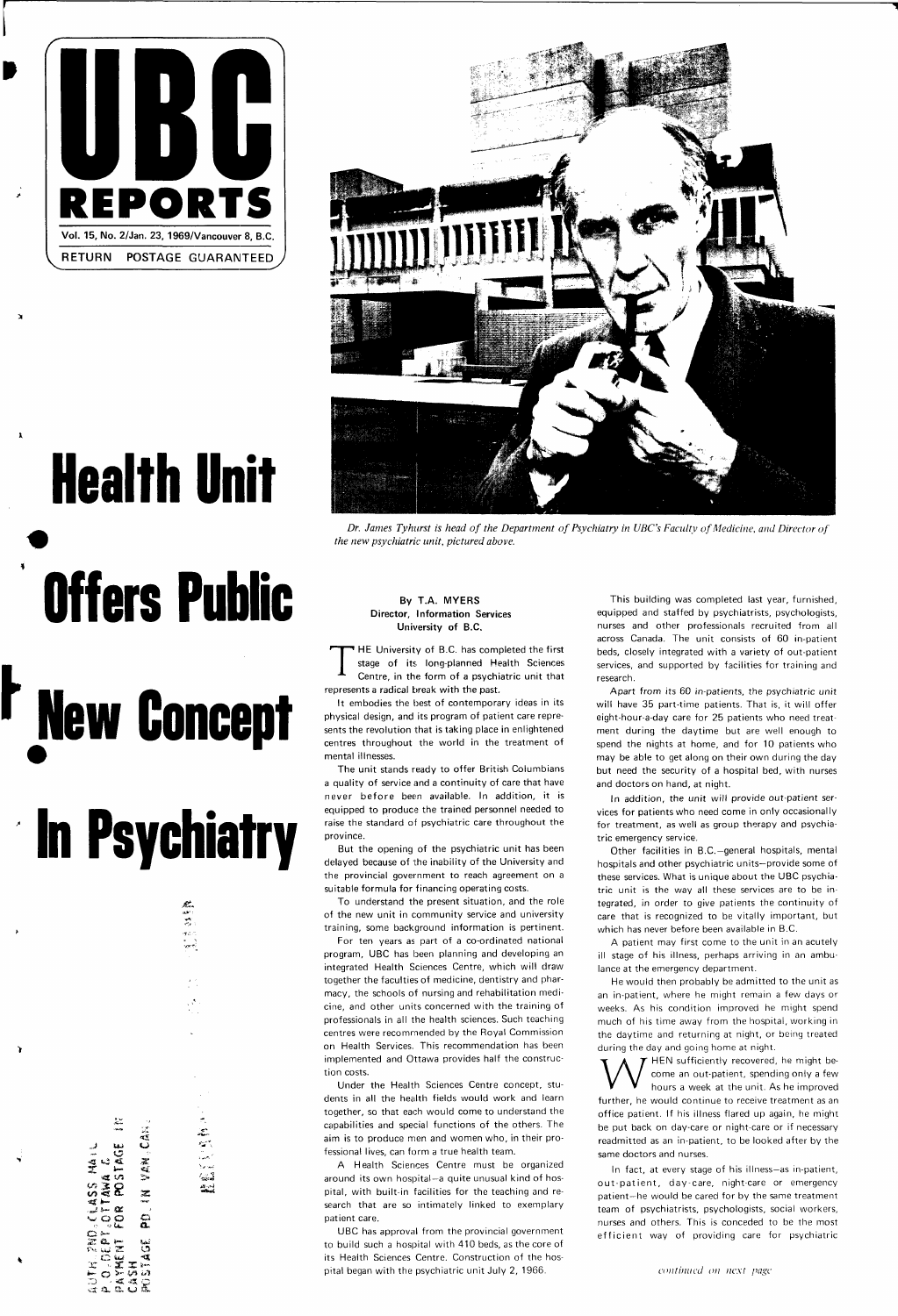

*LARGE well-lit bedrooms with broad windows and tasteful drapes provide patients with a pleasant environment for rest or individual relaxation. Left to right are Miss Peggy Moland, Miss Lily Ann Marshall, and Mrs. Linda Ewing. All are nurses in the psychiatric unit.* 



### **New Treatme**

*A fast snack or a leisurely cup of coffee are available in the modern cafeteria area which combines up-to-date catering equipment with a bright and relaxing decor. Left to right are Miss Mary Jane Fraser, head nurse in the new psychiatric unit, Mrs. D.K. Leonard, and Mrs. Dorothy Frosman. Miss Lily Ann Marshall is behind the serving counter. The latter three are nurses.* 

A further advantage of this pattern of care is that more and more patients may be treated throughout their illness without ever being admitted to hospital.

With earlier diagnosis and with these more adequate facilities and services available to the patient where he lives and works, hospitalization becomes a less and less necessary part of psychiatric treatment.

**2/UBC Reports/January 23, 1969** 

## **Permits Mai**

### **To Lead No**

*Continued from page one* 

patients, since it eliminates repeated testing and diagnostic procedures and enables the treatment team to maintain long-term contact with the patient.

contrast with other hospitals.<br>
We white walls, hard-til corridors, spartan functional corridors, spartan function OWHERE in this unit are there the stark white walls, hard-tiled floors, long echoing corridors, spartan furnishings and high-r beds of a traditional hospital. Instead the visitor sees bedrooms that would grace a good hotel, small cafeteria-style dining rooms, intimate lounges with chairs grouped in front of fireplaces, busy recreation areas and workshops.

In contrast to the traditional pattern of psychiatric care, which has often resulted in the removal of patient from home and family and his hospitalization for a period of years, the new unit will shorten the period of hospitalization to a matter of weeks and in many cases will make it possible for the patient to receive treatment without interrupting his work or leaving his home and family. This is not only more economical but is also much more effective treatment.

The physical setting of the psychiatric unit is in itself a major factor in the new concept of care for the mentally ill. Visitors, at first sight, are impressed by its air of warmth and comfort, but puzzled by the

He will also see much wood panelling, carpets on floors and hallways, vinyl on the walls. And he may question this use of funds.

But there are sound financial and medical reasons for every element in the decor. The hard-wearing carpet is inexpensive, easy to maintain and significantly reduces the troublesome noise levels. The vinyl wall covering costs about as much as two paint jobs and will last much longer. The wood panelling needs almost no care and will look even better with age. And the entire ambiance is designed with the special needs of the psychiatric patient in mind, designed to

be as un-hospital-like, as comforting and familiar as possible.

The treatment required for many types of physical illness places heavy emphasis on complicated and expensive "hardware," as in operating rooms and intensive-care units. The counterpart, in psychiatric care, is the architecture, the physical environment, the quality of finishes and furnishings in the treatment unit.

Besides the patient-care areas, the unit also includes seminar rooms and other teaching areas, as well as research facilities. In fact, more than half of the unit's space is devoted to teaching and research programs.

Despite its unique design, the psychiatric unit was built for slightly less than the \$5,000,000 which was the maximum permitted for its construction. It is the only hospital ever built in B.C. below a fixed financial ceiling.

The unit has been ready to go into service since Nov. 18, 1968, but the absence of adequate financing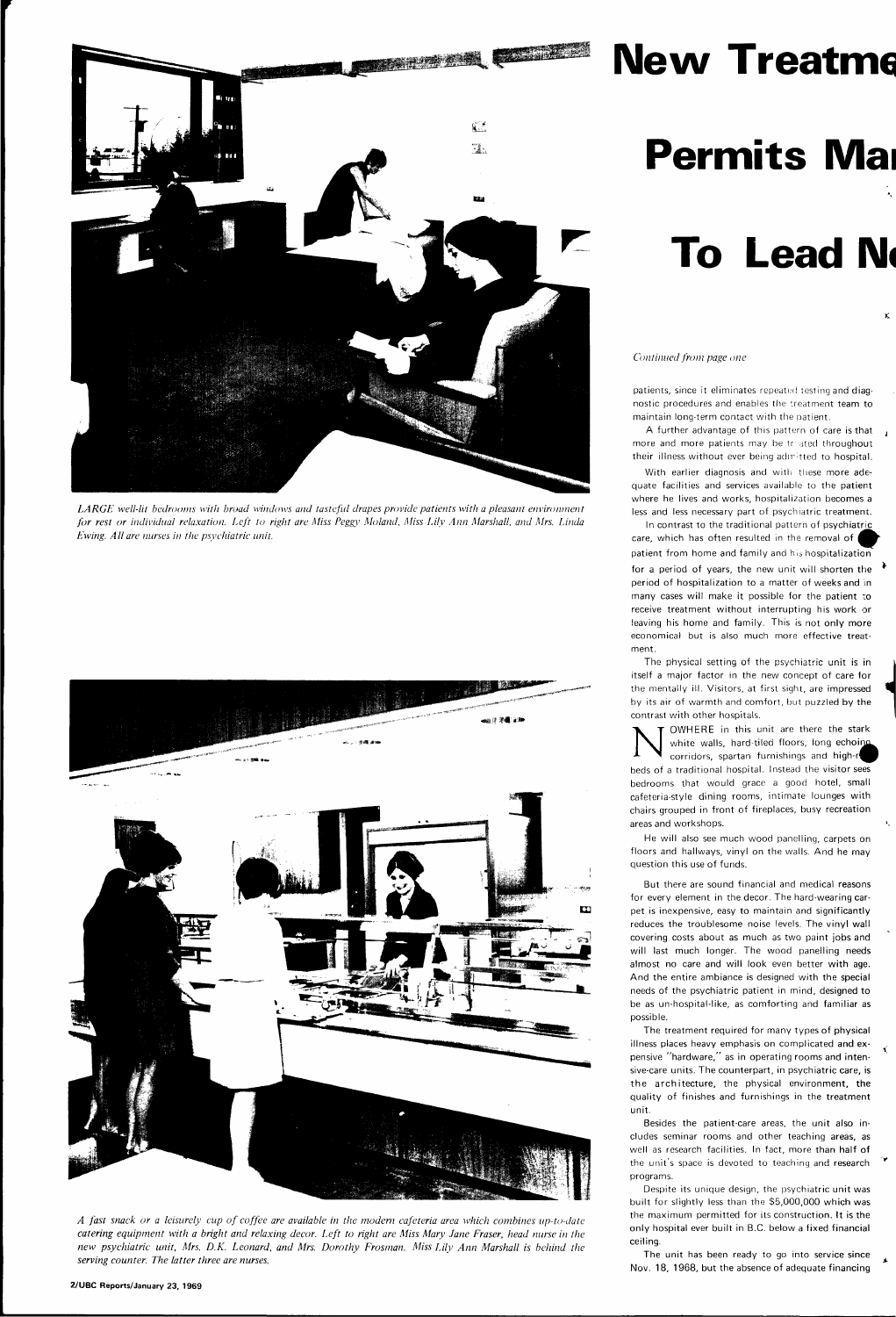### **pt Approach**

## **ly Patients**

### **•rmal Life**

**^** 

The difficulty in arriving at a new agreement on operating costs stems from the fact that existing formulas do not cover some of the services proposed nor do they cover teaching costs.

for the entire program for which it was designed has delayed the admission of patients and the use of the unit for teaching purposes.

THE operating costs of hospital in-patient services in B.C. are financed almost entirely out of payments from the B.C. Hospital Insurance Service. These payments are calculated on the basis of HE operating costs of hospital in-patient services in B.C. are financed almost entirely out of payments from the B.C. Hospital Insurance a per-diem rate-that is, so many dollars for each day that each patient is treated in the hospital.

therefore not nearly enough to pay the actual costs of erating the unit.

In 1965, the UBC Health Sciences Centre Hospital uested a budget which BCHIS calculated to be the equivalent of a per-diem rate of almost \$40 for the I proposed psychiatric unit. BCHIS was willing to pay only \$34.46.

In the three years between the signing of that agreement and the completion of the psychiatric unit, costs of operating all in-patient services increased substantially. BCHIS has taken this into account, and has increased its per-diem rates for all hospitals in B.C. by what was calculated to be an equivalent amount. The per-diem rate now offered by BCHIS for the UBC unit is \$55.00.

While this increase reflects the higher costs of all such hospital services, it does not cover the costs of out-patient services and the teaching program, and is

One problem is that this one small unit must have all the supporting services of a full-scale hospital. It must have its own pharmacy, kitchens, medical records department and so on. Had the entire University hospital been built at once, the cost of these services would have been spread over the per-diem rate for 410 beds instead of 60, and would have been proportionately lower.

But there are more important factors in the discrepancy between what BCHIS offers and what the psychiatric unit needs.

The new unit will provide out-patient services, for the treatment of patients who are not so ill as to require admission to the hospital. Out-patient services are an integral part of all up-to-date psychiatric hospitals. But in 1965, when the \$34.46 rate was reached, these services were not recognized nor financed by BCHIS, and therefore could not be in-



cluded in the financial agreement.

The same is true of the professional services of psychologists employed by the unit. In 1965 psychologists were just beginning to penetrate the hospitals; today they are accepted as integral members of the treatment team, and no modern psychiatric hospital would be without them. But the 1965 agreement did not provide for adequate psychological services by today's standards.

URTHERMORE, the existence of this clinical facility on campus makes it possible, for the first time in B.C., to inaugurate a training program for clinical psychologists. But again the 1965 agreement made no provision for psychological training. **F** 

Another problem is that of including in the funding of a teaching hospital the cost of administration and supervision of the clinical services and of the clinical education of the various health personnel. Such costs include the support of highly qualified

*THE concept of integrating treatment with teaching is carried out in the design of this interview room. Physician discusses case with patient while student nurses take notes on the other side of one-way viewing window. Patients must consent to staff members and students "sitting in" on interviews. The "patient" is Miss Peggy Moland, a nurse. Dr. C. G. MacRae, a resident psychiatrist in the new unit, interviews her. Watching are. left. Miss Eileen Schmelzle. a nurse and, right, Mr. Bill Turtell. a male helper.* 

doctors who form the core of the teaching and research staff of the unit, and who are an essential part of the program.

U NTIL three years ago, all Canadian medical schools paid the salaries of these department heads and other senior staff members from university funds, even though these doctors spent only about half their time in teaching and research, and the other half on treatment of patients and other matters which were as much hospital as university activities. Thus the universities, through their medical schools, have been defraying a significant part of the operating costs of the teaching hospitals.

Since that time other provincial governments have agreed to pay 50 per cent of these clinical teaching salaries from hospital insurance funds, with the universities putting up only the remaining 50 per cent, thus freeing money for other educational purposes.

An exception to this rule is British Columbia. UBC, under present government policy, must still pay the full cost of administration and supervision of patient care in the teaching hospitals.

All these added costs must be included in the psychiatric unit's operating budget. Altogether the budget amounts to \$1.7 million per year. The university contends that this budget is reasonable and compares favourably with budgets for similar services provided elsewhere in Canada.

For some months UBC has been advancing money to pay the salaries of the staff and other essential costs. But the university cannot go on financing the hospital indefinitely.

T HE Provincial government has agreed to establish an inter-departmental committee to identify the variety of services to be provided by this and other mental health facilities in B.C., and to develop a basis for adequate financial support.

The university expects that this committee will find a solution to the problem which will permit the early opening of this psychiatric unit.



*OPEN fireplace and informal furniture with subdued lighting set the mood for quiet conversation and informal get-togethers in this comfortable lounge area. In the foreground are. left. Miss Toni Morin and. right, Mrs. Jane Auman. Behind are, left, Miss Ellen van Nethen and, right, Miss Menjia Scmadeni. All are nurses.*